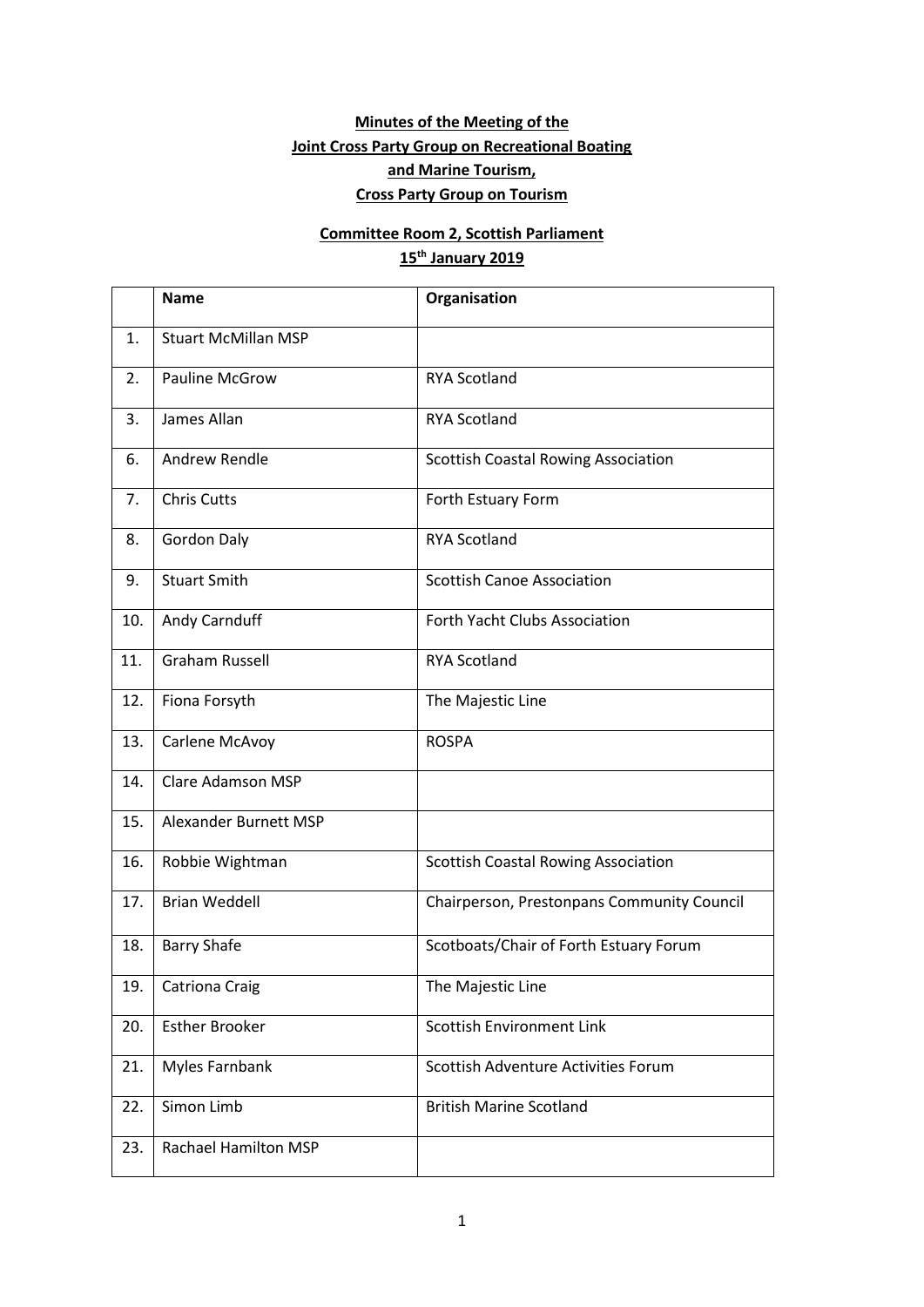| 24. | Aileen Monk           | <b>British Marine Scotland</b>                 |  |  |
|-----|-----------------------|------------------------------------------------|--|--|
| 25. | <b>Martin Latimer</b> | <b>British Marine Scotland</b>                 |  |  |
| 26. | Jonathan Mosse        | Inland Waterways Association/Keep Canals Alive |  |  |
| 27. | Jim McLachlan         | Forth and Clyde Canal Society                  |  |  |
| 28. | Ronnie Rusack         | Chair of Lowland Canal Volunteer Group         |  |  |
| 29. | Annabel Lawrence      | University of Highlands and Islands            |  |  |
| 30. | <b>Alison Downs</b>   | Holy Loch Marina                               |  |  |
| 31. | <b>Richard Walsh</b>  | <b>Scottish Government</b>                     |  |  |
| 32. | Leon Thompson         | VisitScotland                                  |  |  |
| 33. | Ken Higgins           | Smart Village / Digital Tourism Scotland       |  |  |
| 34. | <b>Willie Macleod</b> | <b>UK Hospitality</b>                          |  |  |
| 35. | Peter Ovenstone       | <b>Heritage Railway Association</b>            |  |  |
| 36. | David Winpenny        | Heritage Railway Association                   |  |  |
| 37. | Denise Hill           | VisitScotland                                  |  |  |
| 38. | John McGuigan         | <b>Cruise Scotland</b>                         |  |  |
| 39. | Callum Miller         | <b>Prestonpans Community Council</b>           |  |  |
| 40. | Kenneth Bramham       | <b>Scottish Tourist Guide Association</b>      |  |  |
| 41. | Benjamin Carey        | <b>Tourism Society Scotland</b>                |  |  |
| 42. | Colin Wilkinson       | <b>SLTA</b>                                    |  |  |
| 43. | <b>Brian Weddell</b>  | <b>Prestonpans Community Council</b>           |  |  |
| 44. | Alasdair Smart        | Scotrail                                       |  |  |
| 45. | <b>Breige Swift</b>   | EventScotland                                  |  |  |
| 46. | Ian White             |                                                |  |  |
| 47. | Chelsea Charles       | VisitScotland                                  |  |  |
| 48. | Marie Christie        | VisitScotland                                  |  |  |

## **AP0LOGIES**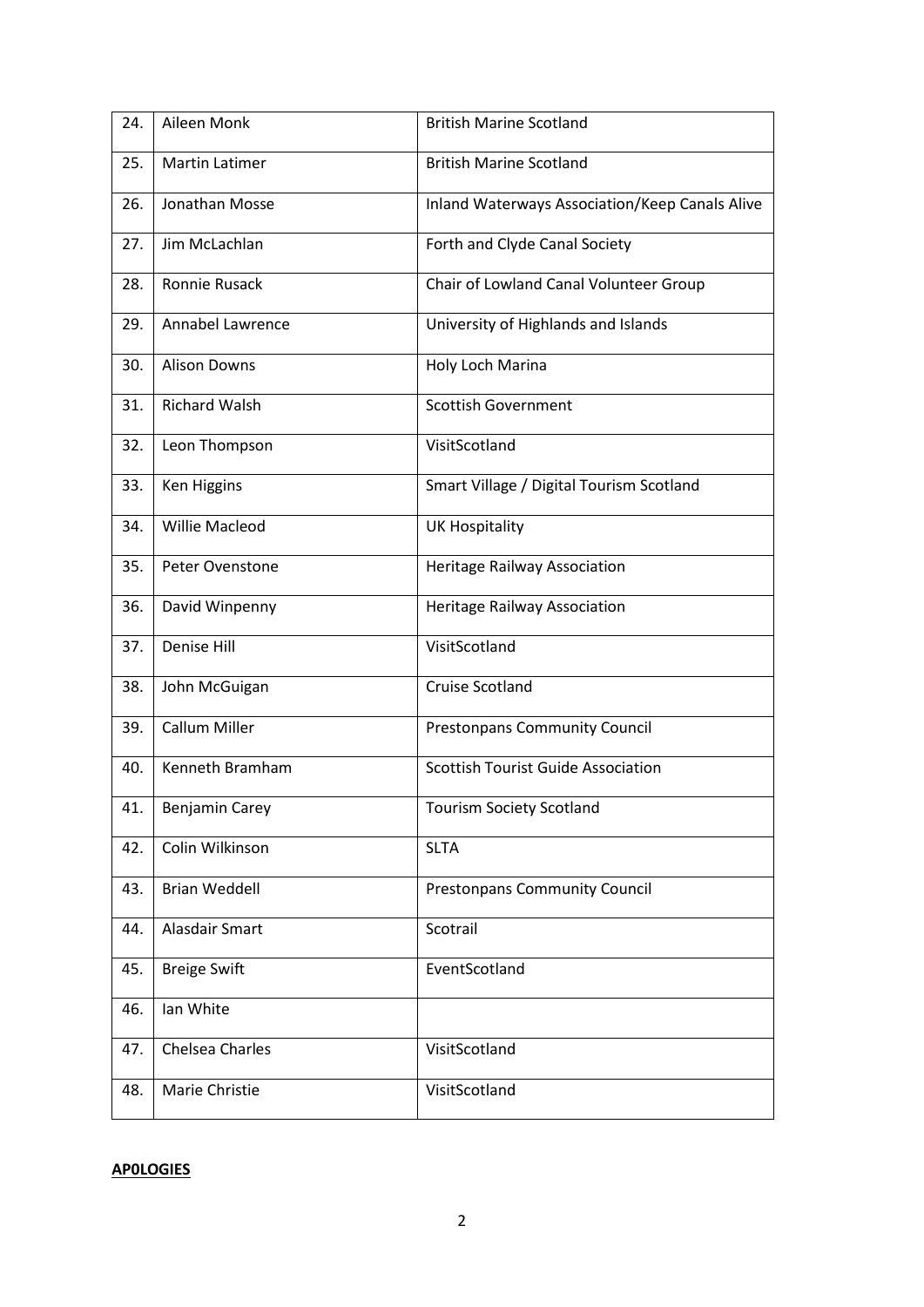| <b>Name</b>                | Organisation                                |  |  |
|----------------------------|---------------------------------------------|--|--|
| David Vass                 | RYA Scotland/West Highlands and Islands     |  |  |
|                            | <b>Moorings Association</b>                 |  |  |
| Sarah Dolman               | Whale and Dolphin Centre                    |  |  |
| Andy McKenna               | Chair, Thomas Telford Corpach Marina        |  |  |
| <b>Fergus Duncanson</b>    | <b>RYA Scotland</b>                         |  |  |
| <b>Chris Burrows</b>       | Chris Burrows, Principal Officer- City Deal |  |  |
|                            | (Waterfront & West End), Glasgow City       |  |  |
|                            | Council, Development & Regeneration         |  |  |
|                            | Services                                    |  |  |
| Alex Wiliams               | University of Highlands and Islands         |  |  |
| Rhona Fairgrieve           | <b>Scottish Coastal Forum</b>               |  |  |
| Liam Kerr MSP              |                                             |  |  |
| <b>Angus MacDonald MSP</b> |                                             |  |  |
| Mike McGregor              |                                             |  |  |
| Emma Harper MSP            |                                             |  |  |

### **GDPR**

**SMCM advised that everyone in attendance will have their name printed in the publically available minutes of this meeting and asked if members do not wish their name to be on the publically available minutes they must let him know.**

#### **1. Welcome from Convenor, Stuart McMillan MSP**

SMCM welcomed everyone to the meeting and introductions were made round the table. SMCM provided an outline of the purpose of the meeting to bring together the 2 groups to discuss Year of Coasts and Waters 2020 and Cruise tourism.

### **2. Scotland's Year of Coasts and Waters 2020 Marie Christie, Head of Development – Events Industry, VisitScotland** (Please find attached presentation)

MC provided an outline of the concept of themed years and how people can get involved in Year of Coasts and Waters 2020. MC further explained that Round 2 for submissions closes on 7th June with funding allocation of £10 to £50K available (requires to be 50% match funded)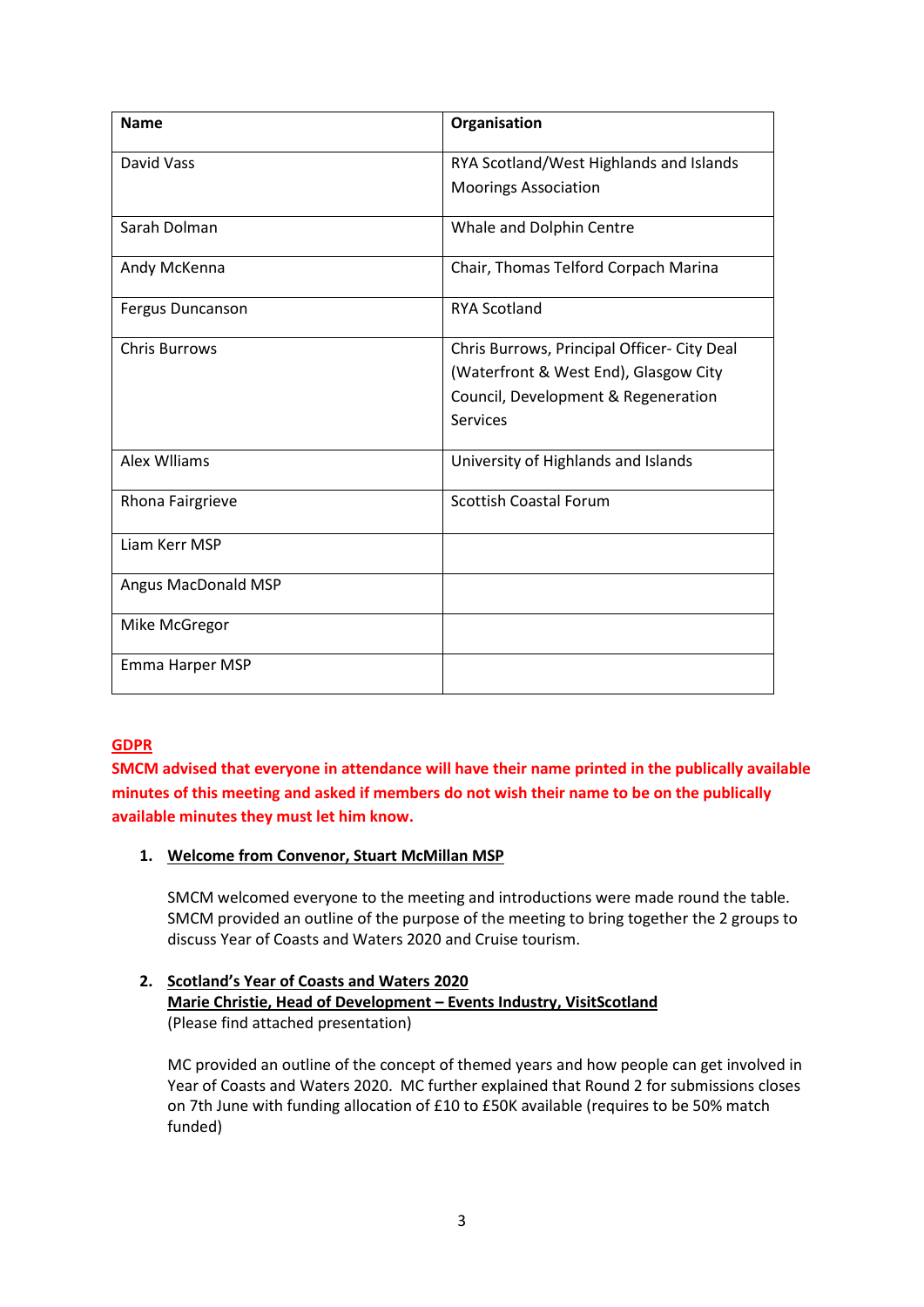Chelsea Charles provided an outline of integrating messaging to deliver new partnerships and asked members to think about they can tap into their own networks.

There then followed an opportunity for questions;

GD asked how a local sailing Club could get involved. MC advised that the message is shared with club members. MC stated that we are currently looking at opportunities and are pleased to "encourage responsible engagement" and see how con we assist. MC explained that the steering group is focussed on applying appropriate codes. SL asked about a possible business to business event to draw people from down south. MC stated that the focus is on public facing events but will match up where possible.

#### 3. **An Introduction to Cruise Tourism – Value and Potential John McGuigan, Vice-Chairman of Cruise Scotland and Operations Manager of Aberdeen Harbour**

#### (please find attached presentation).

John McGuigan provided an outline of the work of Cruise Scotland and explained that it is a marketing organisation that promotes the cruise industry. JMC outlined the highlights of 2018 and outlined the future challenges. He further stated that cruise boats are increasing and they are looking for unique experiences for cruisers. Cruise ships have a significant impact on local economy and he provided examples of impact.

#### **4. Discussion**

There then followed an opportunity for questions;

- Alexander Burnett MSP asked when will you go out to tourist businesses. JM stated that there is a lot happening in the Aberdeen area.
- What liaison do you have with cruise companies for excursions from ports? JM stated that they are working closely with VisitScotland and acknowledged that there is a disjoin.
- SK explained that there are 3 main companies that do the excursions and we need to make sure that we get the conversations going to help promote. There is a 2 year lead time for advertising the cruises. We need to take action so that this in place for 2020 and we will look to get them along to Expo and try and see what opportunities there are. There are a number of planners starting to base themselves in Scotland and we require to encourage more opportunities for independent travellers and create unique niche experiences.
- R Hamiton MSP asked how do we show the customers travel and how do they benefit. Alison Downs gave an example of people who are prepared to travel lengthy distances from cruise berths. JM stated that they need to see what is in the local area and gave some examples.
- The cruise provides a taste for cruisers to return to a specific area for a longer period of time.
- A question was posed about whether there was anyone responsible for pulling together data sets. JM stated that some regional organisations carry out this type of work.

CA MSP,

 Willie McLeod raised an issue of the tourist tax and that there are discussions taking place and disembarkation taxes are also being discussed and asked whether Cruise Scotland had considered this and will this apply to visitor berths in marinas. WM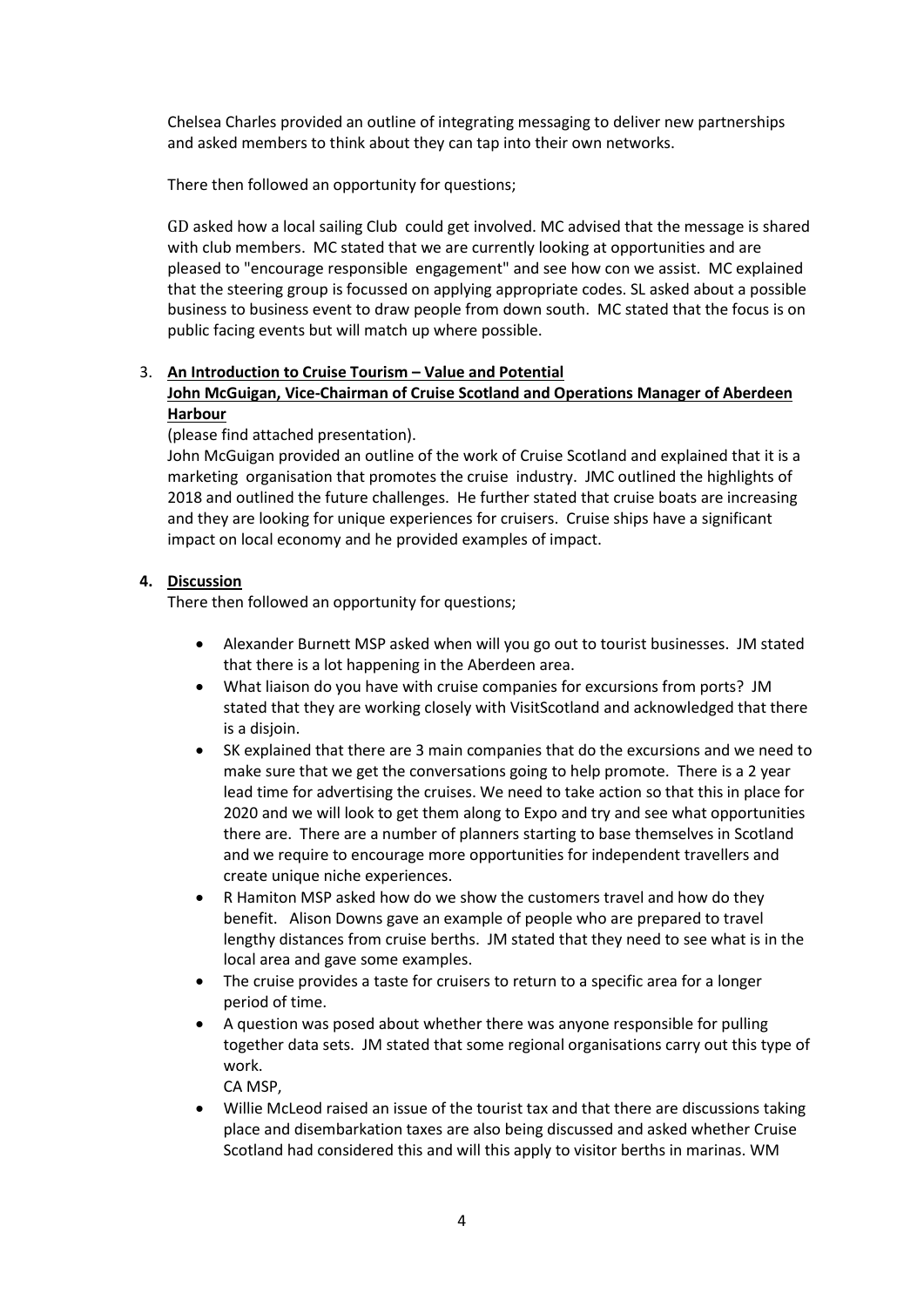further explained that you can make written submissions to the Scottish Government consultation by 25<sup>th</sup> January at 5pm.

### **Action: R Walsh, Scottish Government to provide details on the consultation for onward circulation to all members.**

JM stated that there are ways in which we can offset. JM will take back to their committee. ML stated that they are aware of these discussions and we will look into this it as "transient visitor levy". SL further stated that we have been looking at visitor berthings and looking at how do you spread the wealth back to cover the cost of construction.

- SMCM asked if excursions are booked 2 years in advance are we too late to take these items to the cruising sector to take to market. JM stated that new unique items would be attractive to cruise liners and we also require to capture the data of people who return to the areas after being on cruises.
- Question was asked about the 1000 calls target for 2019 an stated that we need to look at ways in which to ensure that we do not go over capacity.
- SL stated that we advocate slow tourism and do we want to preserve the experience or push up the numbers. AD stated that we do not have enough guides or coaches and this will have a bigger impact.
- JM raised that we do not have enough German guides. SMCM suggested having dialogue with German consulate. JM suggested that colleges look at this.
- SK stated that the length of time that people will travel if location is of interest and also need to co-ordinate coach travel times and number of passengers and coordinate the cruise liner arrival times and plan in events. Are there cruise companies that start and finish in Scotland? JM explained that you can embark from various locations in Scotland.
- JM stated that they will be trying to market the fly crews. There are a variety of size of cruise ships. We as planning to research to assist the destination management companies, to suit the various locations. It is important to involve public transport to tie in.

SMCM stated that partnership working, do you have good examples that had good economic success. MC gave example of Year of Innovation that formed great new partnerships with MVA, St Peters Seminary in Helensburgh that was really positive and also with HLF, local partners to maximise the TV coverage and it was a significant event. CC stated that Loch Earn were really good in maximising their own areas.

SMCM thanked everyone for attending and thanked Visit Scotland, Cruise Scotland for their presentations. There then followed a networking session and the meeting closed with a vote of thanks to the Chair